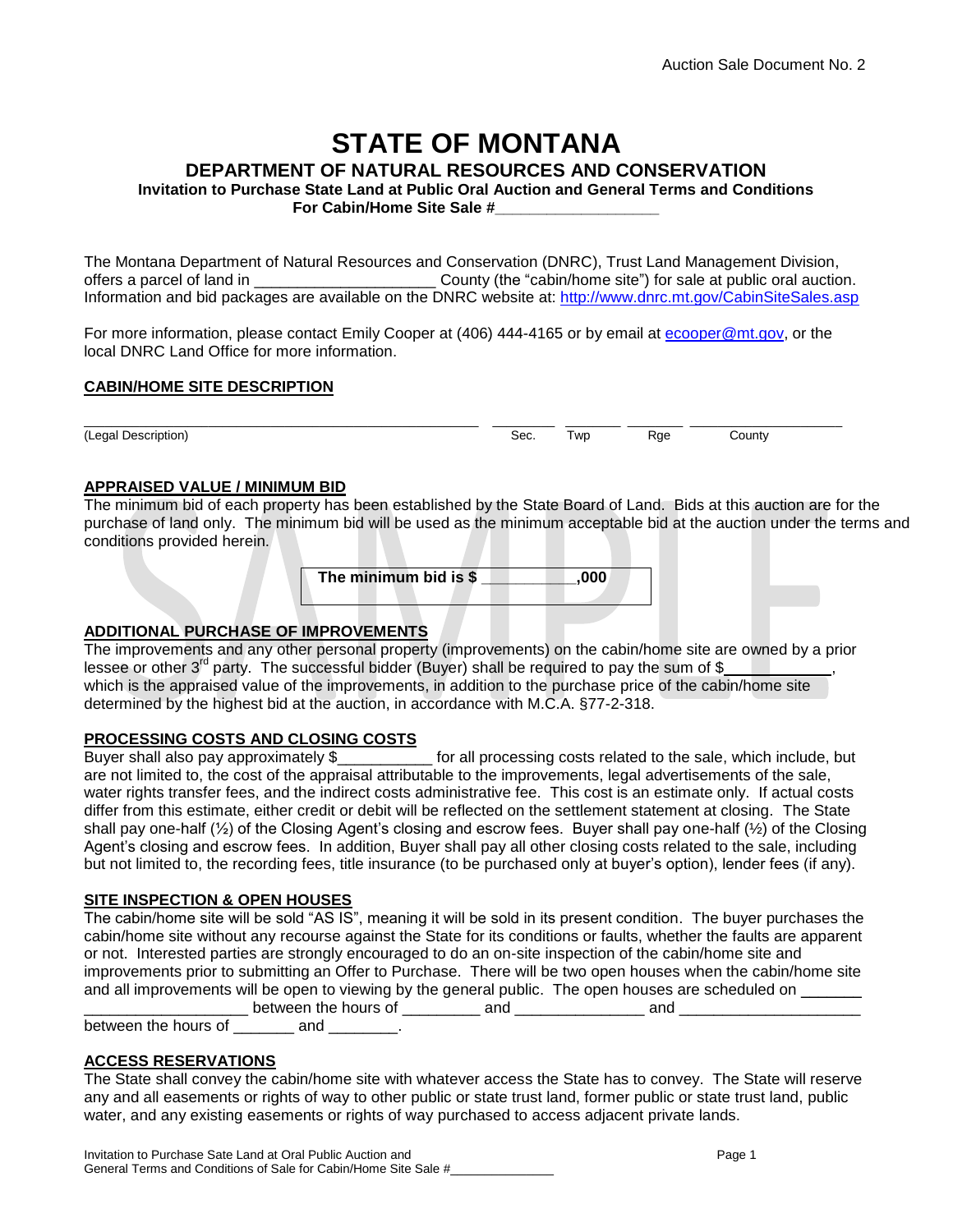## **PUBLIC RECORDS INSPECTION**

The cabin/home site will be sold subject to all existing easements, encumbrances, zoning ordinances and applicable building codes. It is recommended that interested parties inspect all public records pertaining to this cabin/home site prior to submitting an Offer to Purchase.

## **RESERVATION OF MINERAL RIGHTS**

All mineral and access rights described in MCA §77-2-304 shall be reserved from sale.

# **AUCTION DATE, TIME & LOCATION**

| __                        | m<br><u>u.ii.</u> |  |
|---------------------------|-------------------|--|
| <b>County</b><br>וור<br>. | __                |  |

# **TERMS OF THE AUCTION**

A Bid Deposit equal to Five Percent (5%) of the minimum bid must be submitted to DNRC with a completed Offer to Purchase by \_\_\_\_\_\_\_\_\_\_\_\_\_\_\_\_, 2014. The Bid Deposit of the Buyer will be applied to the purchase price. The entire balance of the purchase price, along with the improvements cost, processing costs and Buyer's share of the closing costs must be paid in full on the Closing Date. DNRC will set a Closing Date that is mutually agreeable to the purchaser and DNRC. Closing must occur within 30 days of final approval by the State Board of Land Commissioners. If the Buyer fails to pay all amounts due on the closing date, the entire Bid Deposit will be forfeited to DNRC without any further action required by DNRC. All unsuccessful Bid Deposits will be returned to the submitter within fifteen (15) days of the auction date.

## **BID DEPOSIT**

A bid deposit in the amount of \$\_\_\_\_\_\_\_\_\_\_\_\_\_\_\_\_\_\_ is required in the form of a cashier's check or other certified funds drawn on any Montana bank, made payable to the Department of Natural Resources & Conservation. **Do Not Send a Personal Check.** Each Offer to Purchase and Bid Deposit Receipt must be made on the form available on the DNRC website.

## **QUALIFIED BIDDERS**

All persons must be at least 18 years of age to participate in the auction. Bids made by public employees must comply with the Standards of Conduct set forth in Title 2, Chapter 2, M.C.A. Pursuant to M.C.A. §77-1-113 State employees may be disqualified from participation in the auction. All Bidders who plan to obtain financing to purchase the cabin/home site will be required to provide a prequalification letter from a mortgage broker or lending institution for at least the minimum bid amount plus the value of the improvements. All other Bidders will have to provide proof of funds showing cash deposits equal to at least the minimum bid amount plus the value of the improvements.

## **DEADLINE TO SUBMIT BID DEPOSIT**

**The "Offer to Purchase and Bid Deposit Receipt" form and a bid deposit of \$\_\_\_\_\_\_\_\_\_\_\_\_,** along with either a prequalification letter or proof of funds, must be mailed to the Department of Natural Resources and Conservation, postmarked or hand delivered no later than **5:00 p.m. on \_\_\_\_\_\_\_\_\_\_\_\_\_, 2014**. Bid deposits postmarked or hand delivered after the deadline will not be considered. Incomplete, unsigned and or not dated Offer to Purchase and Bid Deposit Receipt forms will be disqualified. Offers submitted without the sufficient bid deposit will be disqualified.

## **AUCTION PARTICIPANTS**

Only those individuals who submit a complete Offer to Purchase and Bid Deposit Receipt form along with the bid deposit and a prequalification letter or proof of funds will be allowed to participate in the auction.